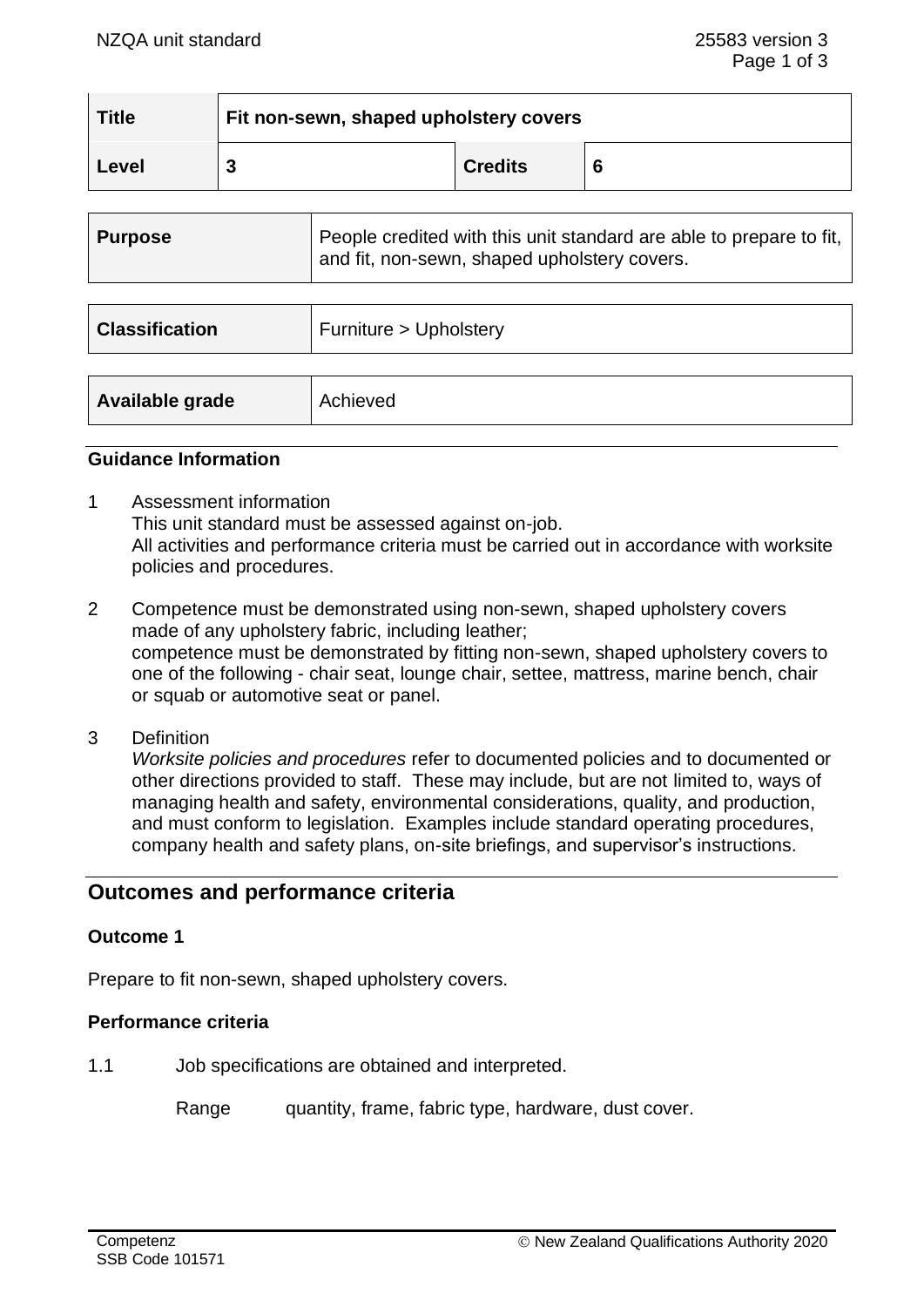- 1.2 Tools are selected in accordance with job specifications.
	- Range includes but is not limited to  $-$  staple gun, scissors, hammer, regulator needle, staple remover, side cutters, back tack strips, measuring tool.
- 1.3 Covers and frames are selected in accordance with job specifications.
- 1.4 Dimensions of fabric pieces are checked to meet job specifications.
- 1.5 Pre-padded frame is checked for defects in padding and any defects are rectified.

### **Outcome 2**

Fit non-sewn, shaped upholstery covers.

### **Performance criteria**

- 2.1 Covers and frames are marked in centres, and top marks confirmed to be in accordance with job specifications.
- 2.2 Tools for the job are used.
	- Range includes but is not limited to  $-$  staple gun, scissors, hammer, regulator needle, staple remover, side cutters, back tack strips, measuring tool.
- 2.3 Covers are fitted conform to job specifications.
	- Range smooth finish, no twists in fabric, no puckering on corners or edges, inside corners trimmed where necessary to ensure no bulk in corners, corners sit square, cover seams line up with frame, seam salvage laid one way, no loose threads, cover evenly tensioned.
- 2.4 Dust cover is attached in accordance with job specifications.
	- Range no twists, tight, staples on edge of dust cover, dust cover hidden from view.
- 2.5 Work area is left clear, clean, and safe.

|                     | <b>Replacement information</b> This unit standard replaced unit standard 14360. |
|---------------------|---------------------------------------------------------------------------------|
|                     |                                                                                 |
| Planned review date | 31 December 2024                                                                |